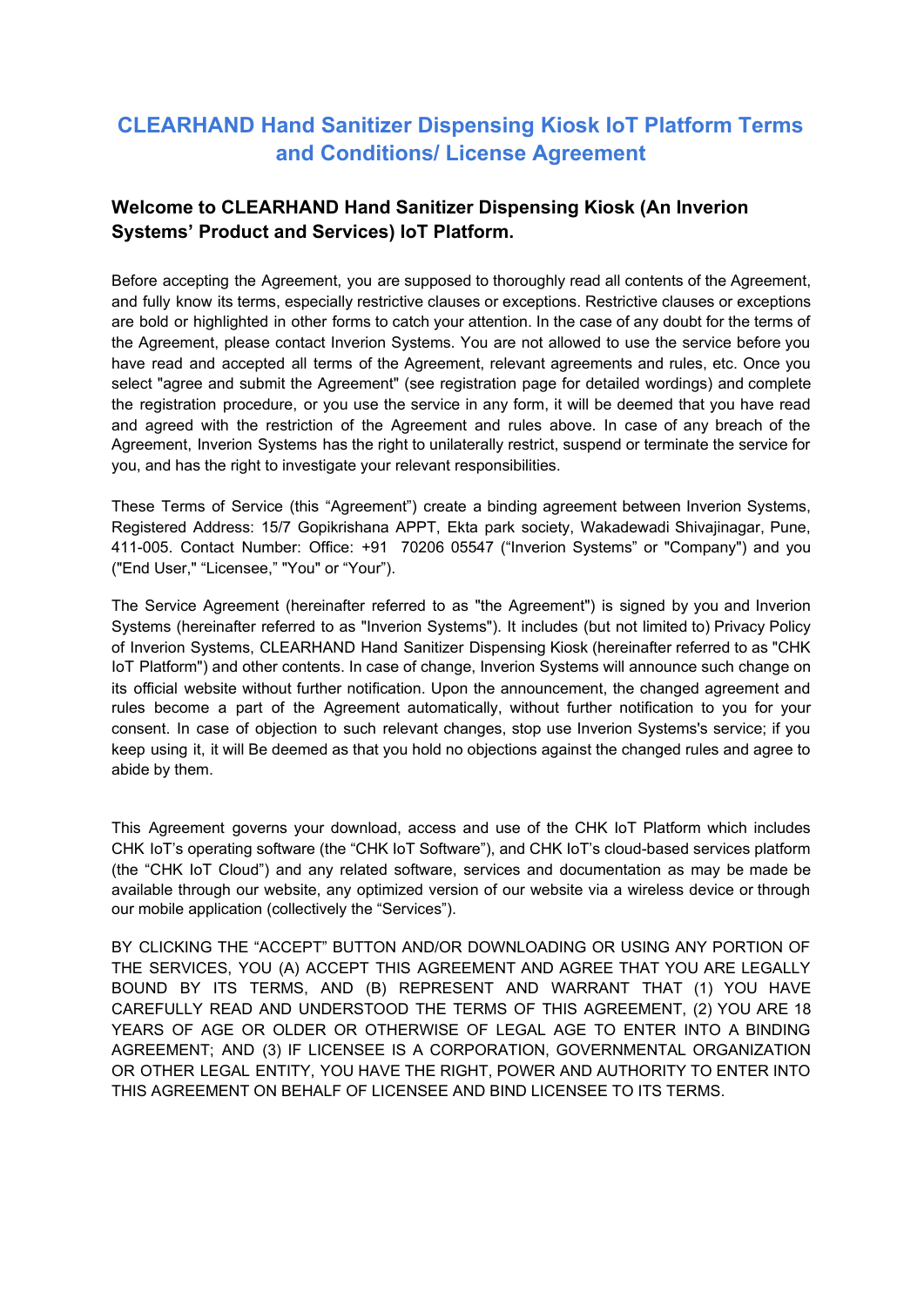#### **I. Definition of Terms**

- A. Licensed software refers to the software system developed by Inverion Systems, downloaded from the official website, Google Play Store or any other authorised platform, and installed and applied in specified system mobile terminals.
- B. Services refer to services provided for you by Inverion Systems. You can use such services on the mobile terminal with the licensed software.

#### **II. Service**

A. Inverion Systems offers you Internet of Things enabled hand sanitizer dispensing kiosks' monitoring service, based on which you can access to the intelligent terminal on Inverion Systems Cloud Platform through the Inverion Systems Control, and realize interlinkage among intelligent equipment. Service contents include intelligent equipment management, scene interlinkage and analysis report, etc. Such functions may be optimized or modified according to changes of users' demands or judgment of service supplier, and service supply may be suspended due to regular and irregular maintenance.

#### **III. Scope of Service**

- A. You are accepting these terms and conditions of mobile applications that explicitly means that you have purchased the CLEARHAND hand Sanitizer Dispensing Kiosk from Inverion Systems or authorised distributor of Inverion Systems.
- B. Inverion Systems grants you with the right to use the product based on this software.
- C. You are prohibited to license, sell, lease, transfer, issue the product in any form, or use the product for other commercial purposes. Due to limitations on software adaptation platform and terminals, you can only use the licensed software in the authorized system platform and terminal; if you install the licensed software on other terminal equipment, it may damage your hardware or software function.
- D. You acknowledge that the licensed software can only be used for non-commercial purpose and installation, application and running of the licensed software is prohibited. If such commercial operation is necessary, prior written authorization and permission from Inverion Systems shall be obtained.
- E. Inverion Systems may change, upgrade or transfer the licensed software or relevant functions from time to time, and may add new functions or services in the licensed software system. If no separate agreements are accompanied by the aforesaid new functions or services, you are entitled to the corresponding functions and services, which is also subject to the Agreement.
- F. You shall be responsible for the accuracy, reliability, integrity and legality of input data and legality of the way in which you obtain the data, and shall back up data and information from time to time. You shall bear all risks for damage and loss of such information.
- G. You shall properly keep your account credentials such as user ID and password. In case of any safety loophole for your account (including but not limited to divulgence of user password), you shall notify Inverion Systems in time, and Inverion Systems will assist you in taking relevant measures. Otherwise, all behaviours related to your account shall be assumed by you and you will bear all responsibilities.\*\*

#### **IV. A Third Party**

- A. You acknowledge that certain service of Inverion Systems is based on software or services provided by a third party. Such service is set to facilitate your application and necessary legal authorization is obtained from the third party.
- B. The product includes certain information and services of the third party. Inverion Systems neither controls nor bears responsibility for the information and services of the third party.
- C. You acknowledge that Inverion Systems cannot guarantee that the licensed software always uses or contains such services, or that other software provided by the same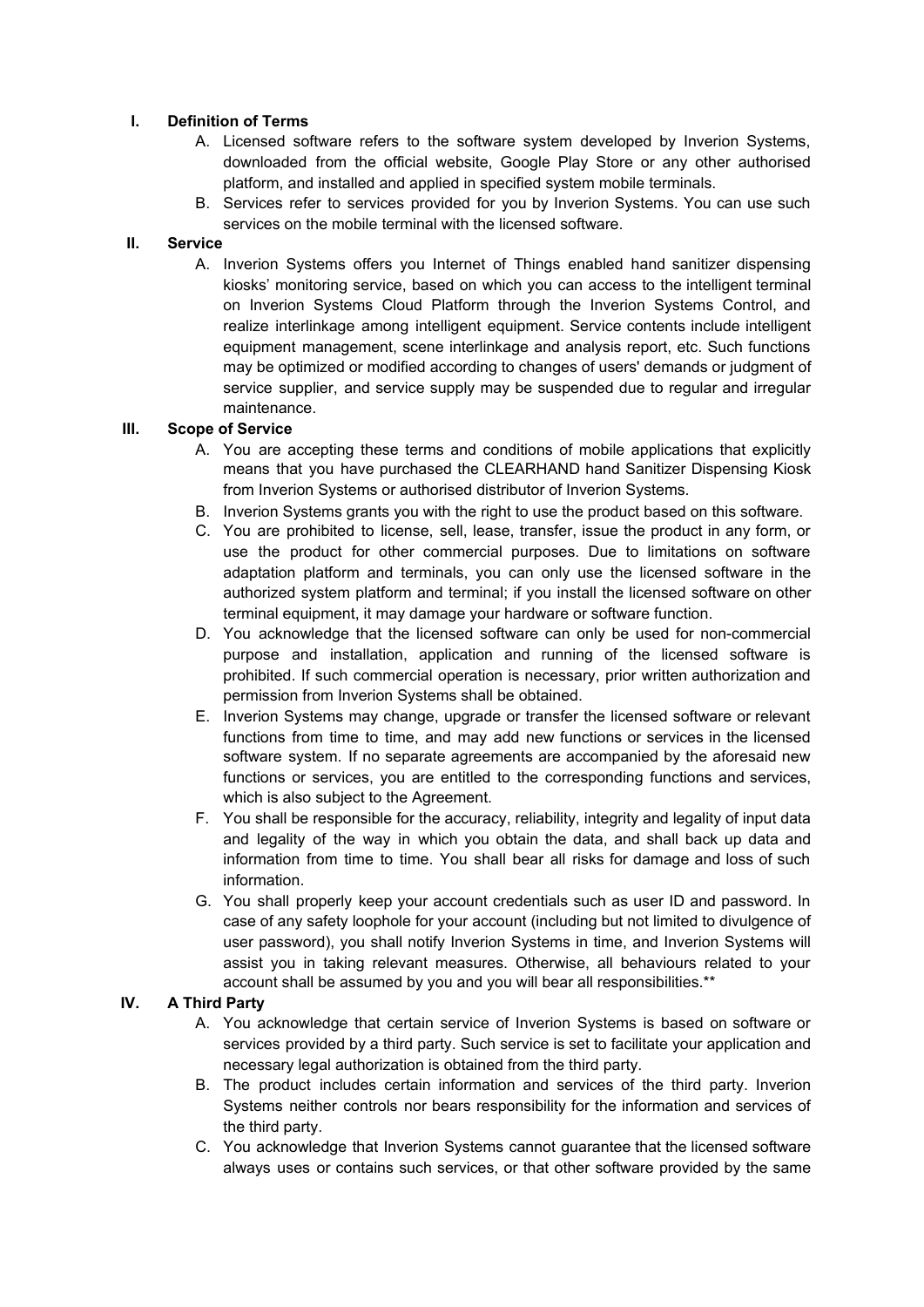third party will be used in future. Likewise, it may use similar services supplied by another third party. Upon application, the aforesaid corresponding software or services are subject to this Agreement.\*\*

#### **V. Service Application Standard**

- **A. You shall use the licensed software in a normal manner. The following ways are in breach of the applicable standard:**
	- 1. Issue or share computer virus, worms, malicious codes, or software that deliberately damages or changes computer system or data;
	- 2. Collect information or data of other users without authorization, for example, email address and the like;
	- 3. Maliciously use the product in an automatic way, causing overload to the server, or interfere with or damage web server and network links in other forms.
	- 4. Attempt to visit server data or communication data of the product without authorization;
	- 5. 5) Interfere with or damage the production application by other users.
- B. You understand and agree that:
	- 1. Inverion Systems will determine whether or not you are involved in a violation of standards above, and suspend or terminate your application license according to determination results or take other restrictions according to agreements.
	- 2. Inverion Systems will directly delete information in breach of laws, or infringing others' legal rights, or in breach of the Agreement issued by you when using the licensed software.
	- 3. If a third party suffers from damage due to your breach of application standards, you shall independently bear legal responsibility in your name, and protect and indemnify Inverion Systems from losses or additional expenses generated therefrom. Otherwise, Inverion Systems has the right to claim compensation.
	- 4. If Inverion Systems suffers from any loss due to your breach of relevant laws or the Agreement, you shall compensate Inverion Systems for losses and (or) expenses generated therefrom.

#### **VI. Information Content Standard**

- A. You promise that you will not conduct any act in breach of laws or improper behaviours by using the service, such act and behaviour include (but not limited to):
	- 1. Uploading, transferring or sharing information containing one of the following contents:
		- a) Opposing the basic principles determined in the Constitution;
		- b) Endangering state safety, disclosing state secret, subverting state power and sabotaging state unity;
		- c) Damaging state honour and benefit;
		- d) Inciting national hatred and discrimination and sabotaging national unity;
		- e) Destroying religious policy of the state and advocating heresy and feudalistic superstition;
		- f) Spreading rumours, disturbing social order and destroying social stability;
		- g) Spreading obscenity, porn, gambling, violence, murder and terror or abetting a crime;
		- h) Insulting or slandering others and infringing on the legal rights and interests of others;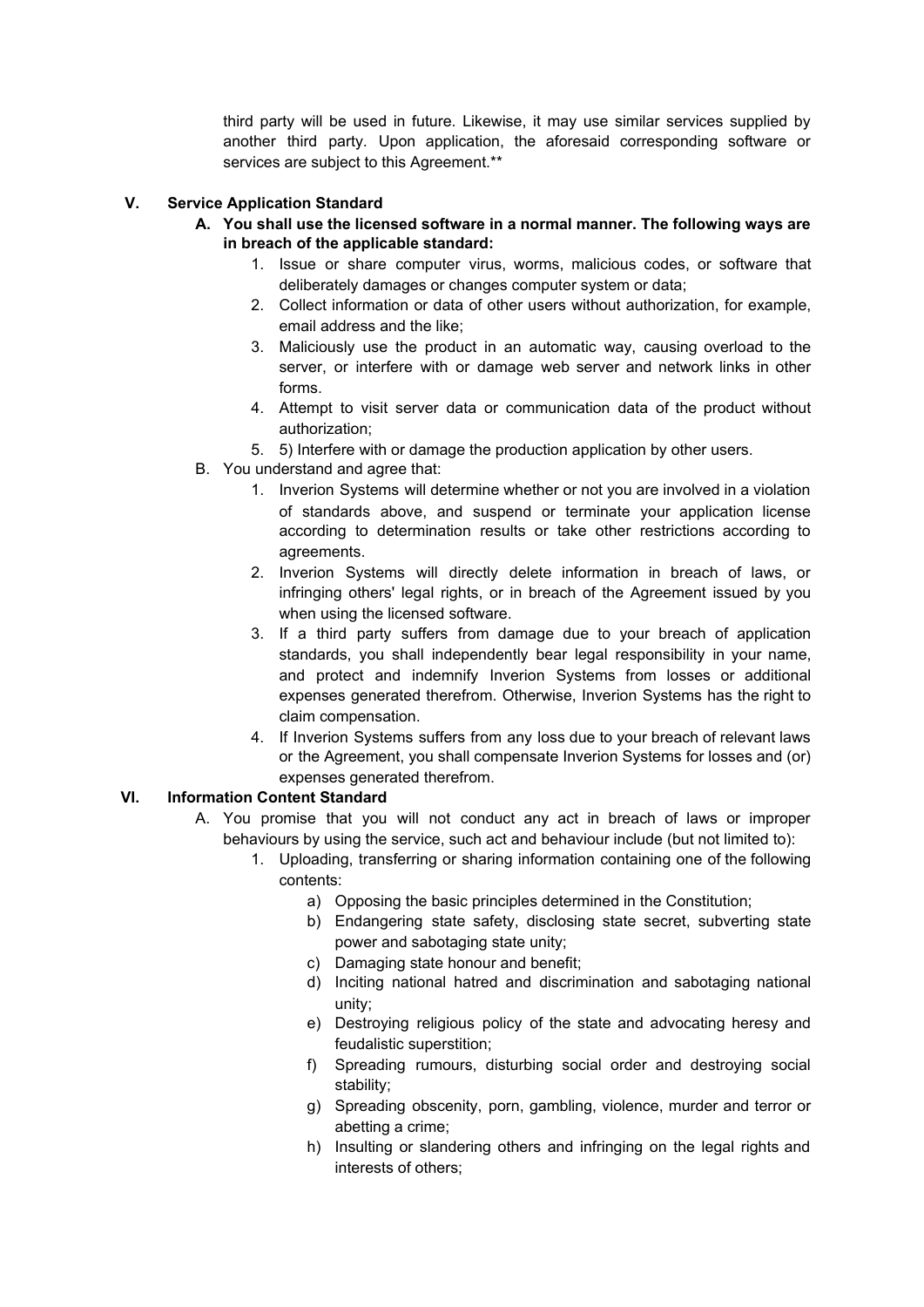- i) Containing contents of sham, defraudation, harm, threat, infringement to others' privacy, harassment, infringement, slander, coarseness, indecency, or morally repulsive contents;
- j) Containing other contents restricted or forbidden by applicable laws, regulations, rules, provisions and other legal standards.

### **VII. Private Policy and Data**

A. It is crucial for Inverion Systems to protect your personal information. Inverion Systems prepares Privacy Policy of CHK IoT Platform, in which contents related to ownership and protection of intellectual property, collection, use, share, storage and protection, etc. of your information are disclosed. You are suggested to thoroughly read the Privacy Policy of CHK IoT Platform.

#### **VIII. Exception Clauses**

- A. Unless otherwise specified in-laws and regulations, Inverion Systems will do its best to ensure the security, validity, accuracy and reliability of the licensed software and technologies and information involved, but Inverion Systems is unable to guarantee the same due to restriction by available technologies nowadays.
- B. You understand that Inverion Systems will not assume responsibility for direct or indirect losses caused by force majeure and default of a third party.
- C. You shall be responsible for personal injury or incidental or indirectly injury caused by or related to one of the following accidents: 1) A third party uses the licensed software or changes your data without permission; 2) Expenses and losses produced by using the licensed software; 3) Your misunderstanding of the licensed software; 4) Other losses related to licensed software caused by reasons not attributable to Inverion Systems.
- D. Any other licensed software-derived software not developed and released by Inverion Systems or the development and release is not granted by Inverion Systems is illegal software. Downloading, installing and using such software may cause unpredictable risks. Inverion Systems shall be free from legal responsibilities and disputes generated therein and Inverion Systems shall have the right to suspend or terminate application license and/or other all services.
- E. You have been informed that the usage of CHK IoT Platform involves Internet service, which may be affected by unstable factors in all links. Although Inverion Systems has taken safeguard measures, the service may be suspended, terminated, delayed, suffered from application restriction or an application failure due to inherent defects of the Internet and e-communication as well as factors beyond the reasonable control of any party to the Agreement (including but not limited to fire, flood, terrorist attack, pestilence, natural disasters, riot, terminal virus, hacker attack, network fault and terminal fault). You hereby agree to bear the foregoing risks and agree that Inverion Systems is free from any responsibility when normal running of services is influenced by the occurrence of foregoing risks.

#### **IX. Agreement Termination and Breach of Agreement**

- A. You should understand that you shall use the licensed software according to authorization scope, respect the intellectual property of software and contents contained in the software, and perform obligations according to the Agreement when using Inverion Systems' services. Inverion Systems will terminate the application license if you are in material breach of the Agreement.
- B. Your application of the software relies on supporting services supplied by Inverion Systems's related companies. Breach of terms, agreements, rules, annunciation and other relevant regulations of Inverion Systems and its related companies may cause failure in normal usage of licensed software, in which case, Inverion Systems shall be entitled to terminate the application license, or take measures to restrain your application license or other rights and interests controlled by Inverion Systems as